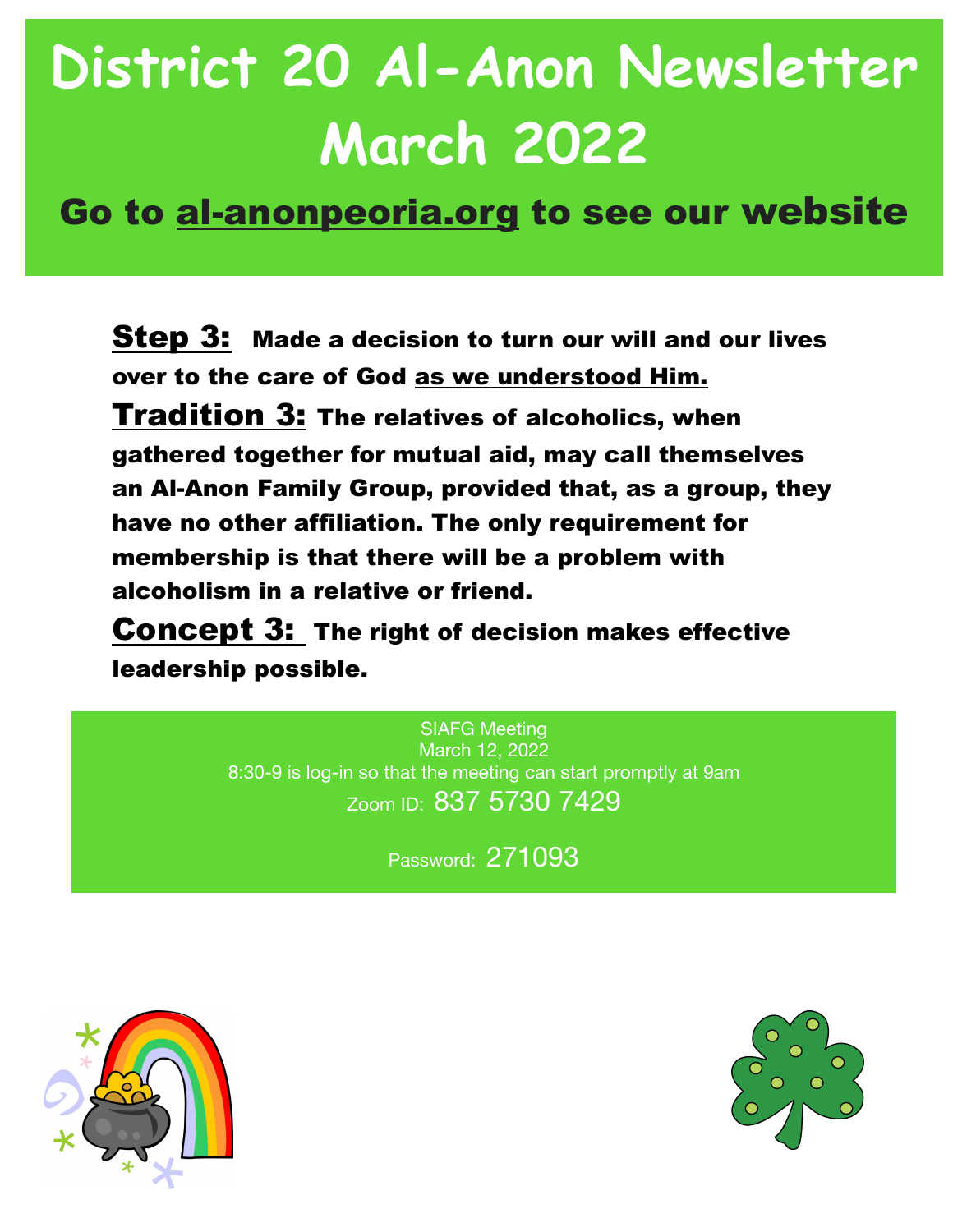## **Mary's Musings**

 Service - When I first came to Al-Anon I didn't think about service and didn't want to think about it. After all, I came to meetings, chaired occasionally, and that was enough, right? A year or two into the program , a friend approached me and asked me to be the Group Rep. My initial response was "no, no, no. That's not for me." Luckily, this friend smiled and said, "Pray about it. No rush." I walked away thinking "no way." I was afraid of commitment. I was afraid of failing and I was even afraid of succeeding. But God kept nudging me. I kept thinking about Al-Anon saving my life. I felt such gratitude about the change in me. I also recognized the fear I was feeling. Was fear a reason to say no? I decided to give it a try.

What I learned from service in Al-Anon is that I can practice my program in a safe place. I can think before I act, ask for help, try new things. Every position has a guideline, yet we are guided to make the position our own. We don't have to do things exactly like the previous person. We don't have to take a position as a 24 hour a day job. We can pray about our service like we pray about our program. We can find the previous person who filled the position and ask how they did it. We may decide we want to do it a completely different way. That's OK. Al-Anon is not a rigid program. It is spiritual and forgiving.

Al-Anon has a beautiful guideline called Rotation of Service. It says a position should be held for 3 years and then rotate to another person. What a great idea! It takes the pressure off.

My journey hasn't been smooth. Of course I made mistakes. Of course I had days I regretted my decision. Of course I had misgivings. On the other hand, I found a new way to deal with my **fear and misgivings. I** had mentors that supported me. I didn't have to use old habits of blaming everyone else for my feelings. I also had many days which found me fulfilled and satisfied. I got so much more out of service than the service warranted.

This is the year that we elect people to positions to help District 20 Al-Anon continue the healthy program we now have. I invite